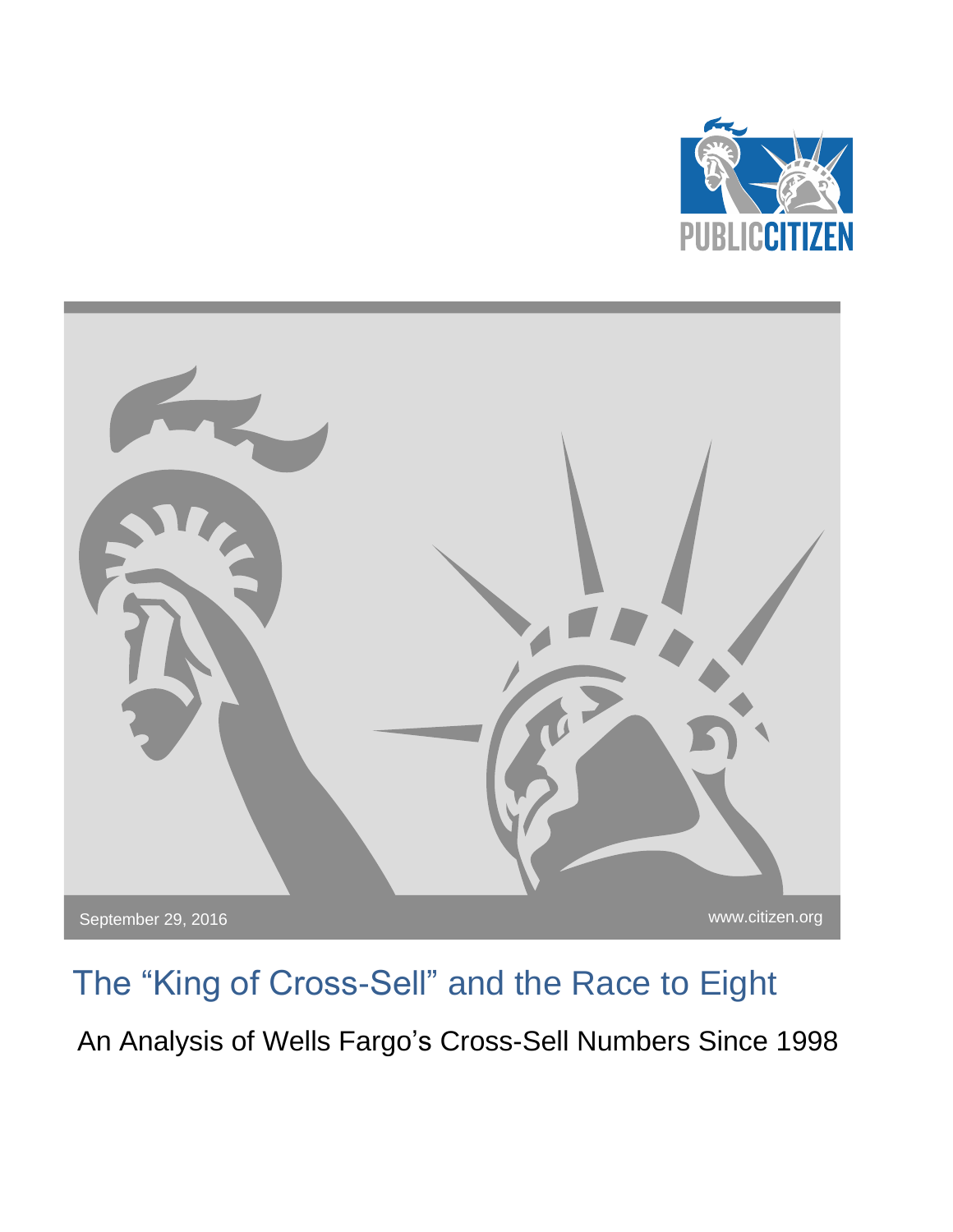#### **Acknowledgments**

This report was written by Michael Tanglis, Senior Researcher for Public Citizen's Congress Watch division and edited by Congress Watch Research Director Taylor Lincoln.

### **About Public Citizen**

Public Citizen is a national non-profit organization with more than 400,000 members and supporters. We represent consumer interests through lobbying, litigation, administrative advocacy, research, and public education on a broad range of issues including consumer rights in the marketplace, product safety, financial regulation, worker safety, safe and affordable health care, campaign finance reform and government ethics, fair trade, climate change, and corporate and government accountability.



© 2016 Public Citizen.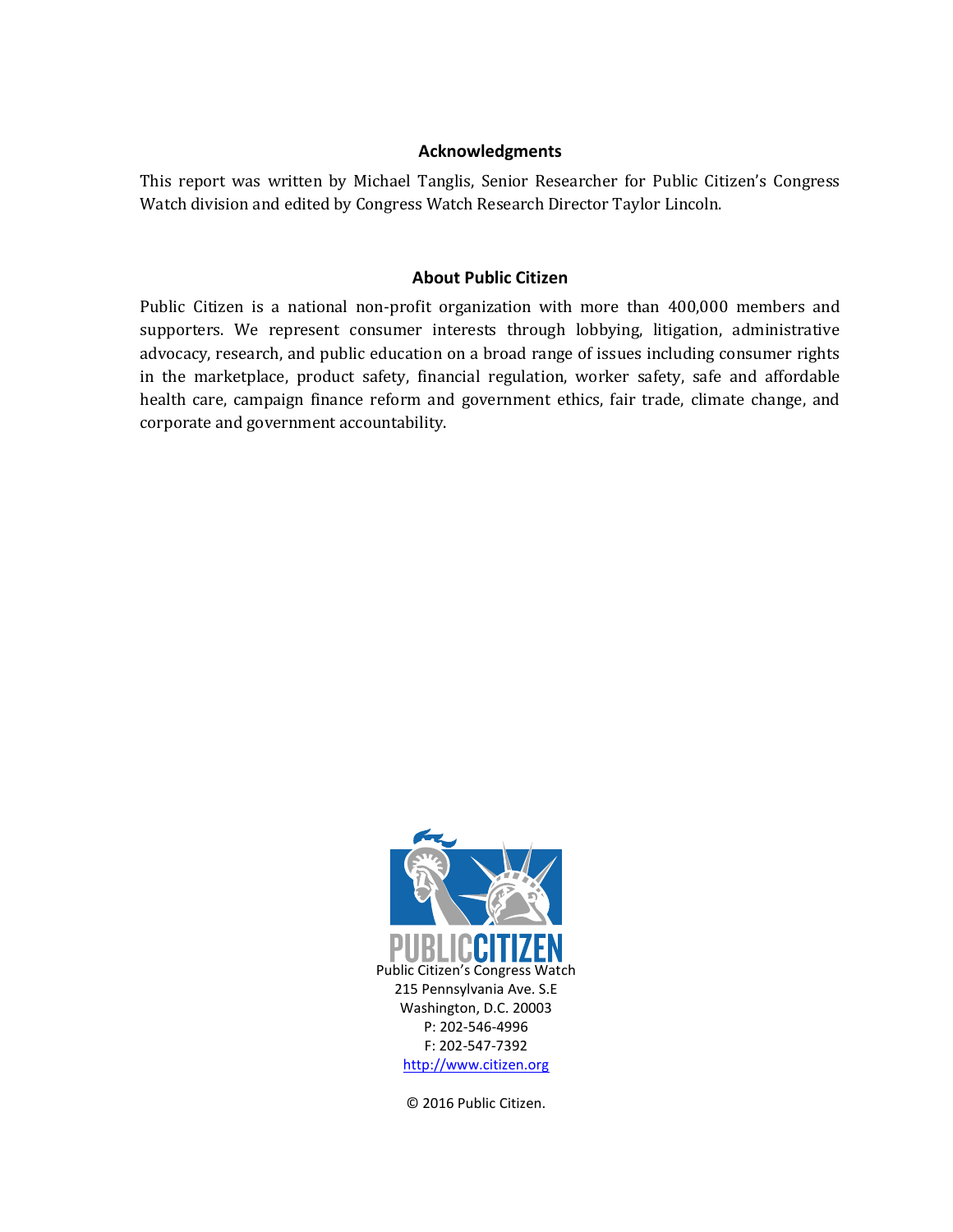## **Introduction**

*"Cross-sell is the result of serving our customers extraordinarily well, understanding their financial needs and goals over their lifetimes, and ensuring we innovate our products, services, and channels so that we earn more of their business and help them succeed financially."* -John G. Stumpf, Chairman and CEO, Wells Fargo, The Vision & Values of Wells Fargo<sup>1</sup>

Cross-selling amounts to selling a new product to an existing customer. For example, if a customer only has a savings account with Wells Fargo, an employee may try to "cross-sell" that customer a checking, credit card, or other type of account.

According to Wells Fargo's Chairman and CEO, John G. Stumpf, cross-selling "is the result of serving our customers extraordinarily well, understanding their financial needs and goals over their lifetimes, and ensuring we innovate our products, services, and channels so that we earn more of their business and help them succeed financially."<sup>2</sup>

The Consumer Financial Protection Bureau (CFPB), the Office of the Comptroller of the Currency (OCC), and the Los Angeles (LA) City Attorney found the exact opposite – fining Wells Fargo \$185 million for engaging in fraudulent cross-selling practices. The CFPB described these as "Improper Sales Practices;"<sup>3</sup> the OCC described these as "unsafe or unsound practices in the Bank's risk management and oversight of the Bank's sales practices;" <sup>4</sup> and the Los Angeles City Attorney wrote in its complaint that Wells Fargo imposed "an ambitious and strictly enforced sales quota system" in which "those failing to meet sales quotas are approached by management, and often reprimanded and/or told to 'do whatever it takes' to meet their individual sales quotas." The Los Angeles City Attorney also wrote: "Managers constantly hound, berate, demean and threaten employees to meet these unreachable quotas."<sup>5</sup>

By Wells Fargo's own analysis, as noted in the CFPB consent order, "employees opened 1,534,280 deposit accounts that may not have been authorized and that may have been funded through simulated funding, or transferring funds from consumers' existing accounts without their knowledge or consent." Employees also "submitted applications for 565,443 credit-card accounts

 $\overline{a}$ 

<sup>1</sup> THE VISION & VALUES OF WELLS FARGO, JOHN G STUMPF, CHAIRMAN & CEO, WELLS FARGO, at p. 29, [http://bit.ly/2dxn3yx.](http://bit.ly/2dxn3yx)

<sup>2</sup> *Id.*

<sup>3</sup> *In the matter of: Wells Fargo Bank, N.A., Consent Order,* U.S. CONSUMER FINANCIAL PROTECTION BUREAU (Sep. 8, 2016), at p. 3, [http://bit.ly/2dpnuyN.](http://bit.ly/2dpnuyN)

<sup>4</sup> *In the matter of: Wells Fargo Bank, N.A. Sioux Falls, South Dakota, Consent Order,* U.S. DEPARTMENT OF THE TREASURY COMPTROLLER OF THE CURRENCY, (Sep. 6, 2016), at p. 2[, http://bit.ly/2dq1J1o.](http://bit.ly/2dq1J1o)

<sup>5</sup> *Wells Fargo & Company, et al., Complaint for Equitable Relief and Civil Penalties,* THE PEOPLE OF THE STATE OF CALIFORNIA, (Sep. 6, 2016), at p. 2, 6, [http://bit.ly/2cJ2Y9V.](http://bit.ly/2cJ2Y9V)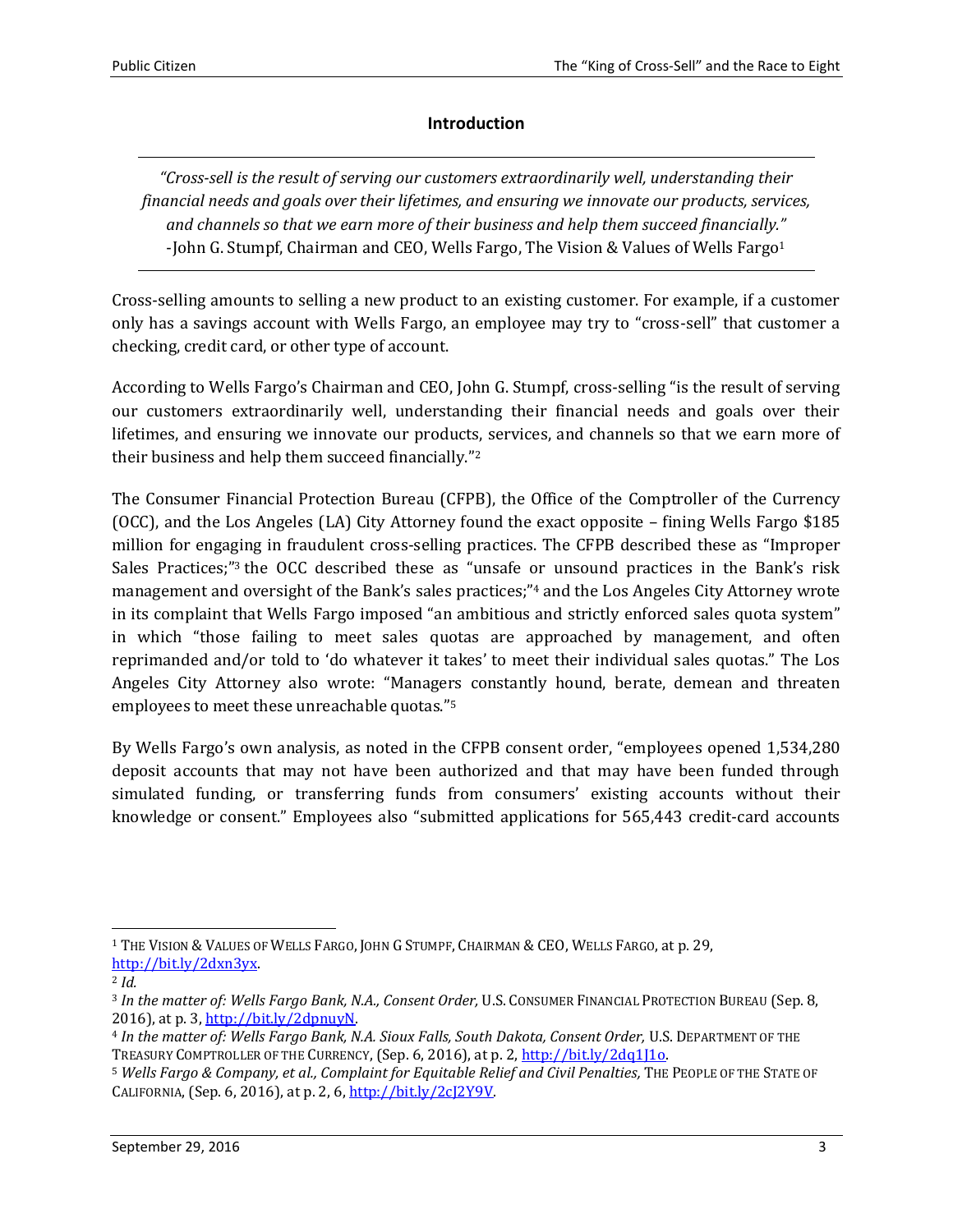that may not have been authorized by using consumers' information without their knowledge or consent." <sup>6</sup>

The CFPB's consent order covers January 1, 2011, to present. As this report shows, Wells Fargo's proliferation in accounts per customer rose even more markedly from 1998 to 2011 than from 2011 to present. Anecdotal reports suggest that the company was using fraudulent methods prior to 2011 to boost its cross-sell numbers. When asked for comment, the CFPB told Public Citizen "our investigation found that the great majority of unlawful activity occurred from January 1, 2011, to present."<sup>7</sup> Still, the question remains: How much fraud did Wells Fargo commit prior to the time period for which it was fined by the CFPB earlier this month?

The OCC has ordered Wells Fargo to conduct a review of its sales practices and report the results to the government. When asked for comment, the OCC stated the "order does not specify a timeframe for the enterprise-wide risk review of sales practices required by article IV of our order against Wells Fargo nor does the order specify a specific time period for reimbursements."<sup>8</sup> This indicates that the OCC's ordered review is not limited to January 1, 2011, to present.

# **Wells Fargo's Emphasis on Cross-Selling Began at Least as Early as 1998**

Public Citizen reviewed Wells Fargo's annual reports dating back to 1998 and found that the desire to sell more products, specifically eight products per household, has a long history at the bank.<sup>9</sup>

According to *The Wall Street Journal*, former Norwest Corp. CEO Richard Kovacevish introduced the concept of "cross-selling" to that bank in the late 1980s. Norwest Corp. would merge with Wells Fargo & Co. in 1998.<sup>10</sup>

In 1999, according to its annual report, Wells Fargo was: "Going for gr-eight product packages,"<sup>11</sup> establishing the long-held, and now infamous, goal of eight products per household.

<sup>6</sup> *In the matter of: Wells Fargo Bank, N.A., Consent Order,* U.S. CONSUMER FINANCIAL PROTECTION BUREAU, (Sep. 8, 2016), at p. 5, 7, [http://bit.ly/2dpnuyN.](http://bit.ly/2dpnuyN)

<sup>7</sup> E-mail from CFPB to Public Citizen Researcher Michael Tanglis (Sept. 23, 2016). (On file with author.)

<sup>8</sup> E-mail from OCC to Public Citizen Researcher Michael Tanglis (Sept. 27, 2016). (On file with author.) <sup>9</sup> Cross-selling disclosures from each annual report are quoted in the Appendix.

<sup>10</sup> Emily Glazer, *From 'Gr-eight' to 'Gaming,' a Short History of Wells Fargo and Cross-Selling*, THE WALL STREET JOURNAL, MONEY BEAT (Sep. 16, 2016)[, http://on.wsj.com/2di021o](http://on.wsj.com/2di021o)

<sup>&</sup>lt;sup>11</sup> WELLS FARGO ANNUAL REPORT, WELLS FARGO (1999), at p.7, http://bit.ly/2ddwP90.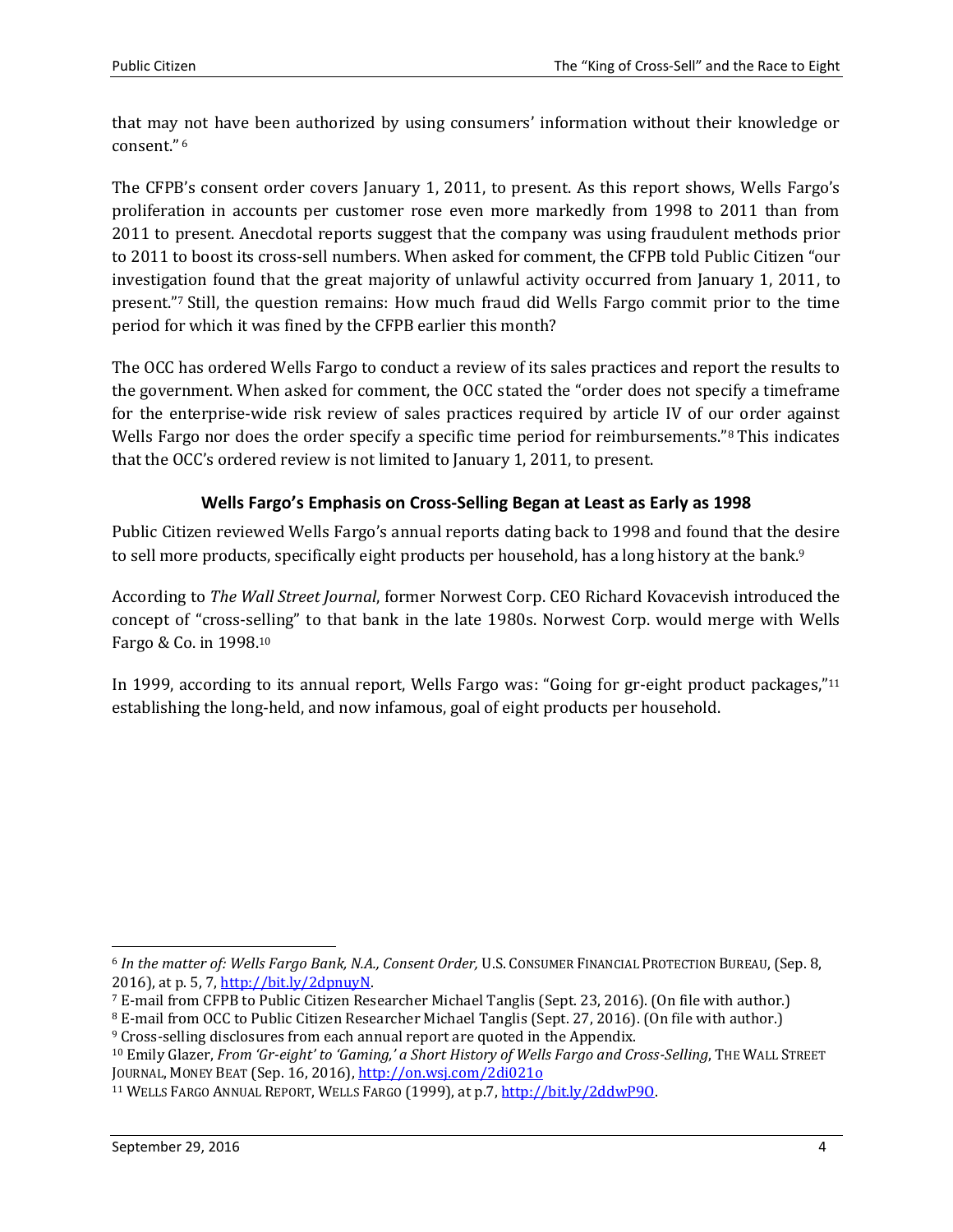**Figure 1: Product Sales Per Banker Per Day**

Not only did Wells keep close track of its products per customer, it also monitored its products sold *per banker*, in this case on a per day basis, at least as early as 1999.<sup>12</sup> [See Figure 1]

In 2000, after reporting a 3.7 cross-sell ratio, Wells Fargo stated: "We're headed in the right direction but not fast enough. If we sell one new product to every customer every year we can get to eight products per banking household in about five years."<sup>13</sup>



Source: Wells Fargo Annual Report, 2003

In 2010, Wells said: "If anyone tells you it's easy to earn more business from current customers in financial services, don't believe them. We should know. We've been at it almost a quarter century. We've been called, true or not, the "king of cross-sell."<sup>14</sup>

It does not appear that Wells' race for eight was always on the up and up, however.

Former Wells Fargo Branch Manager Susan Fischer recently told CNN: "These practices were going on way before 2011."<sup>15</sup> According to CNN, "Fischer said she remembers her district manager instructing her in 2007 to make the employees reporting to her open unauthorized accounts."<sup>16</sup>

# **18 Years of Cross-Sell Numbers Based on Wells Fargo Annual Reports**

In 1998, Wells Fargo's retail banking cross-sell ratio was 3.2 products per household.<sup>17</sup> For the next 10 years, Wells Fargo increased the ratio each year.<sup>18</sup> The streak ended in 2010 when the ratio dropped to 5.7 from 5.95. <sup>19</sup> This drop occurred because that year, Wells combined its cross-sell ratio with that of the recently acquired Wachovia Bank, which had a substantially lower cross-sell ratio. [See Figure 2]

l

<sup>12</sup> WELLS FARGO ANNUAL REPORT, WELLS FARGO (2003), at p. 15[, http://bit.ly/2dxaBid.](http://bit.ly/2dxaBid)

<sup>13</sup> WELLS FARGO ANNUAL REPORT, WELLS FARGO (2000), at p. 6, [http://bit.ly/2dhISEB.](http://bit.ly/2dhISEB)

<sup>&</sup>lt;sup>14</sup> WELLS FARGO ANNUAL REPORT, WELLS FARGO (2010), at p. 5, [http://bit.ly/2cTplHd.](http://bit.ly/2cTplHd)

<sup>15</sup> Matt Egan, *Wells Fargo Workers: Fake Accounts Began Years Ago*, CNN MONEY (Sep. 26, 2016), [http://cnnmon.ie/2ddF1He.](http://cnnmon.ie/2ddF1He)

<sup>16</sup> *Id.*

<sup>17</sup> WELLS FARGO ANNUAL REPORT, WELLS FARGO (2010), at p. 6, [http://bit.ly/2cTplHd.](http://bit.ly/2cTplHd)

<sup>&</sup>lt;sup>18</sup> WELLS FARGO ANNUAL REPORT, WELLS FARGO (2009), at p. 34, [http://bit.ly/2dxemEC.](http://bit.ly/2dxemEC)

<sup>&</sup>lt;sup>19</sup> WELLS FARGO ANNUAL REPORT, WELLS FARGO (2009), at p. 34, [http://bit.ly/2dxemEC,](http://bit.ly/2dxemEC) and WELLS FARGO ANNUAL REPORT, WELLS FARGO (2010), at p. 34, [http://bit.ly/2cTplHd.](http://bit.ly/2cTplHd)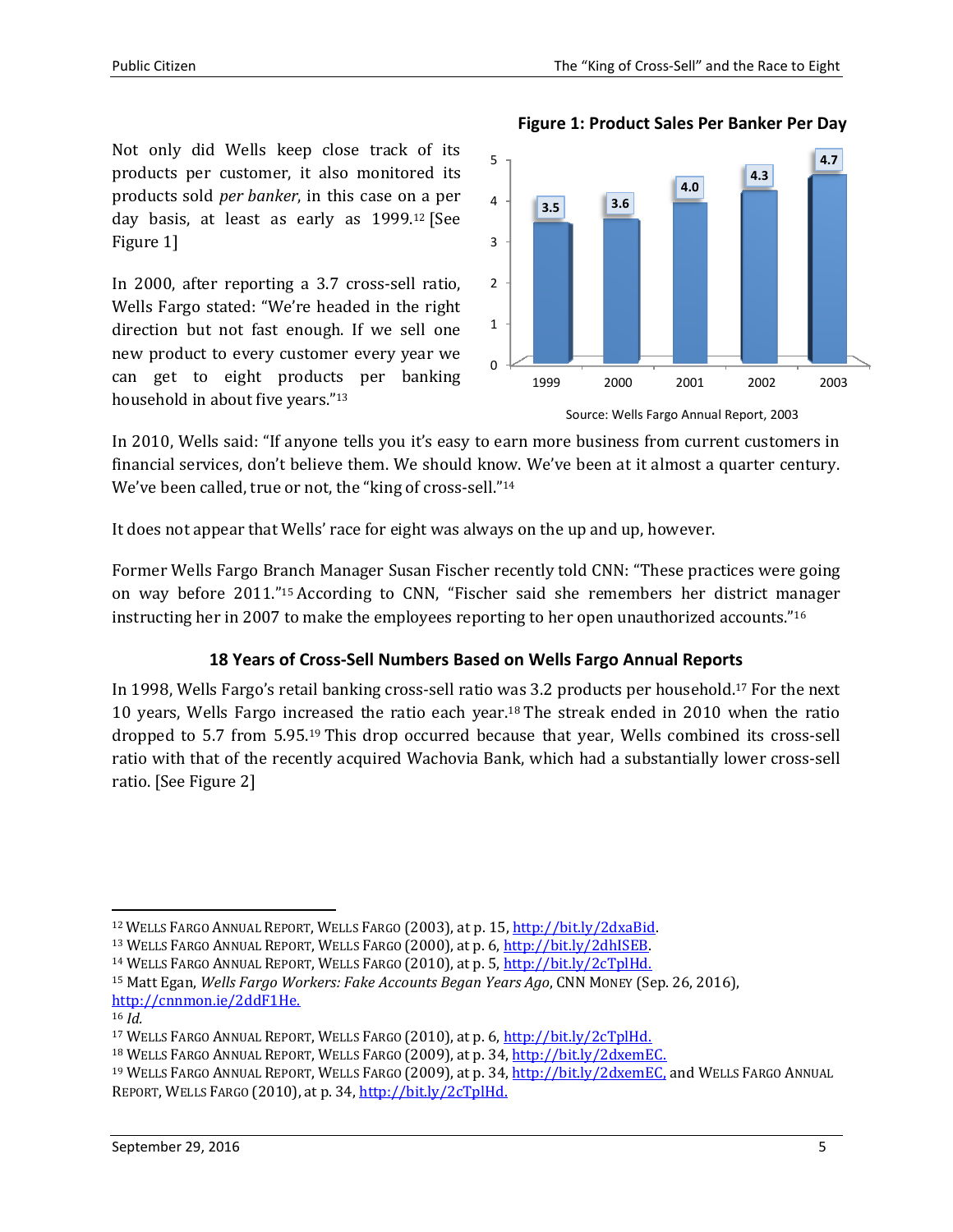

# **Figure 2: Wells Fargo Cross-Sell Ratio 1998 - Q2 2016**<sup>20</sup>

Sources: Wells Fargo annual reports. [Documented in Appendix]

\*The y-axis does not begin at 0 in order to clearly show changes. The earliest cross-sell number reported by Wells Fargo was 3.2 in 1998. Cross-sell increases or decreases are typically noticeable by changes in the first or second decimal place. Even small increases are significant, as Wells Fargo points out many times in its annual reports. [See Appendix]

Wells Fargo touted its cross-sell numbers throughout the past 18 years. In its 2004 annual report, for instance, Wells Fargo declared "Cross-selling: our most important customer-related measure."<sup>21</sup>

In its 2011 annual report, Wells Fargo reported an eye-popping cross-sell ratio in its "top region" of **7.38 products**<sup>22</sup> – very close to the long-held goal of eight per household.

In the 2012 through 2015 annual reports, Wells began to describe its cross-sell numbers slightly differently, comparing quarterly and November numbers to previous quarters and Novembers.<sup>23</sup>

<sup>20</sup> Sourcing for chart is in Appendix.

<sup>21</sup> WELLS FARGO ANNUAL REPORT, WELLS FARGO (2004), at p. 18[, http://bit.ly/2dpvw6C.](http://bit.ly/2dpvw6C)

<sup>&</sup>lt;sup>22</sup> WELLS FARGO ANNUAL REPORT, WELLS FARGO (2011), at p. 6[, http://bit.ly/2czwfAn.](http://bit.ly/2czwfAn)

<sup>23</sup> Wells Fargo's Annual Reports 2012 through 2015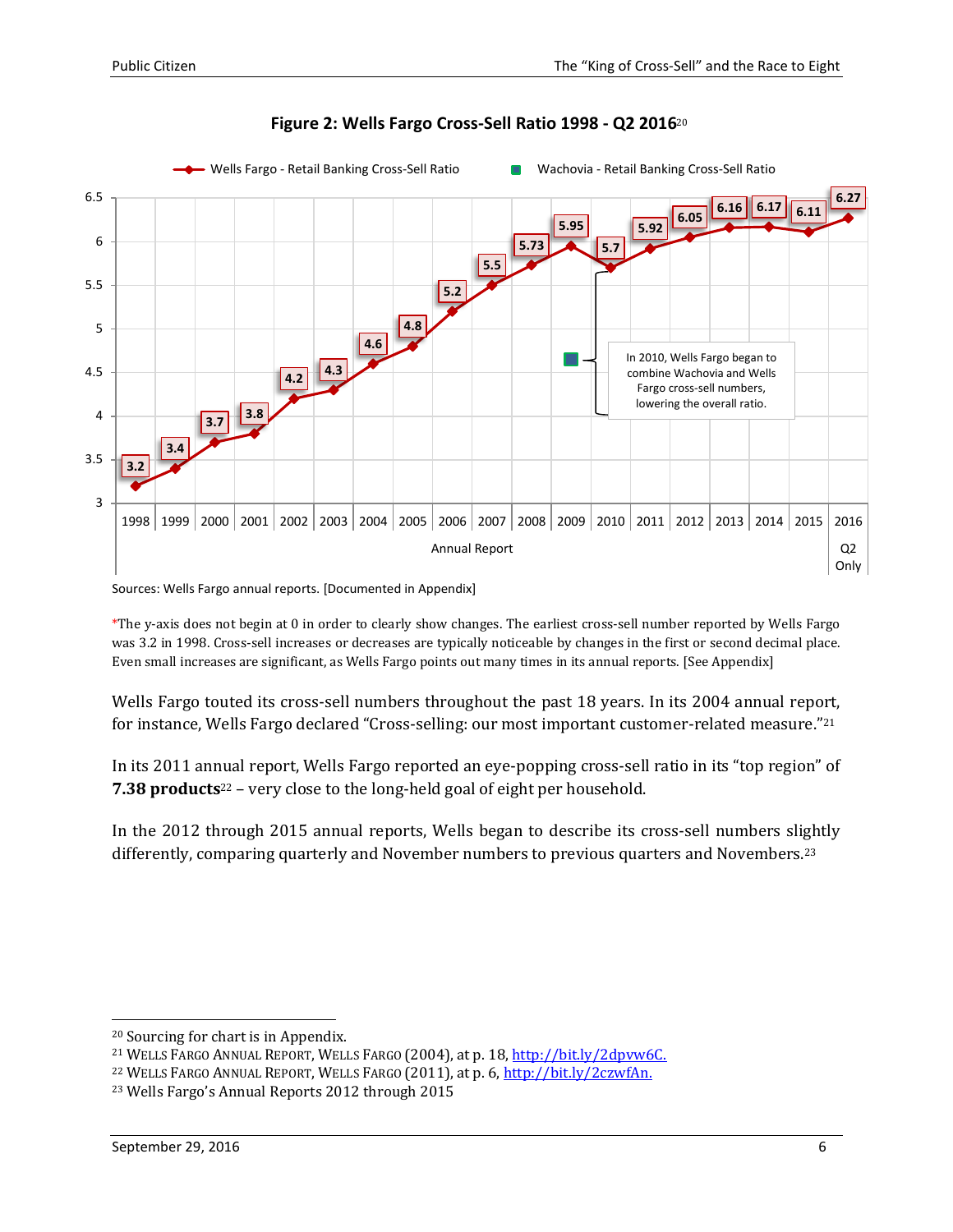## **Conclusion**

Wells Fargo has told the media that it is reviewing its cross-selling practices to as early as 2009.<sup>24</sup> But the question remains, why not look back even further? Wells Fargo was aggressively pushing cross-selling a decade prior to 2009.

As early as 2000, after Wells Fargo had increased its cross-sell ratio to 3.7, Wells Fargo pointed out: "We're headed in the right direction but not fast enough. If we sell one new product to every customer every year we can get to eight products per banking household in about five years." <sup>25</sup>

Wells Fargo did not meet that five year goal. A former Wells Fargo branch manager, "remembers" her district manager instructing her in 2007 to make the employees reporting to her open unauthorized accounts."<sup>26</sup>

According to the Los Angeles City Attorney, the pressure was immense, alleging in its complaint Wells Fargo "strictly enforced" its sales quotas. "Daily sales for each branch, and each sales employee, are reported and discussed by Well Fargo's District Managers four times a day, at 11:00 a.m., 1:00 p.m., 3:00 p.m., and 5:00 p.m., alleged the Los Angeles City Attorney." 27

According to a recent survey by consulting firm A.T. Kearney, "On average, bank customers had 2.71 products at their primary bank."<sup>28</sup> If the 2.71 report is correct, that would indicate that Wells Fargo has had higher cross-sell numbers than the present day average since at least 1998. Recently, Wells Fargo reported a "retail banking cross-sell of 6.27 products per household." <sup>29</sup>

Wells Fargo never reached its goal of eight products per household. But even if it had, there is evidence that the goal post would have been moved: "Even when we get to eight, we're only halfway home. The average banking household has about 16. I'm often asked why we set a crosssell goal of eight. The answer is, it rhymed with 'great.' Perhaps our new cheer should be: 'Let's go again, for ten!'" 30

Well Fargo's management's never-ending quest for higher cross-sell numbers and the pressurecooker atmosphere it created produced fertile ground for fraudulent activities. When the rampant fraud first began remains to be seen. But Wells Fargo's cross-sell data indicates the decade *preceding* the beginning of the CFPB settlement in 2011 requires further scrutiny.

<sup>25</sup> WELLS FARGO ANNUAL REPORT, WELLS FARGO (2000), at p. 6, [http://bit.ly/2dhISEB.](http://bit.ly/2dhISEB)

<sup>24</sup> Laura J Keller, *Warren Says Wells Fargo's Stumpf Should Resign, Face Criminal Investigation*, BLOOMBERG MARKETS (Sep. 20, 2016), <http://bloom.bg/2da5VPL>

<sup>26</sup> Matt Egan, *Wells Fargo Workers: Fake Accounts Began Years Ago*, CNN MONEY (Sep. 26, 2016), [http://cnnmon.ie/2ddF1He.](http://cnnmon.ie/2ddF1He)

<sup>27</sup> *Wells Fargo & Company, et al., Complaint for Equitable Relief and Civil Penalties,* THE PEOPLE OF THE STATE OF CALIFORNIA, (Sep. 6, 2016), at p. 2, [http://bit.ly/2cJ2Y9V.](http://bit.ly/2cJ2Y9V)

<sup>28</sup> Rachel Louise Ensign, *What the Wells Fargo Cross-Selling Mess Means for Banks*, THE WALL STREET JOURNAL, MARKETS (Sep. 15, 2016)[, http://on.wsj.com/2dhY1FX](http://on.wsj.com/2dhY1FX) .

<sup>&</sup>lt;sup>29</sup> 2Q16 QUARTERLY SUPPLEMENT, WELLS FARGO (JULY 15, 2016), at p. 14, http://bit.ly/2d7iLUo.

<sup>30</sup> WELLS FARGO ANNUAL REPORT, WELLS FARGO (2010), at p. 5, 6, [http://bit.ly/2cTplHd.](http://bit.ly/2cTplHd)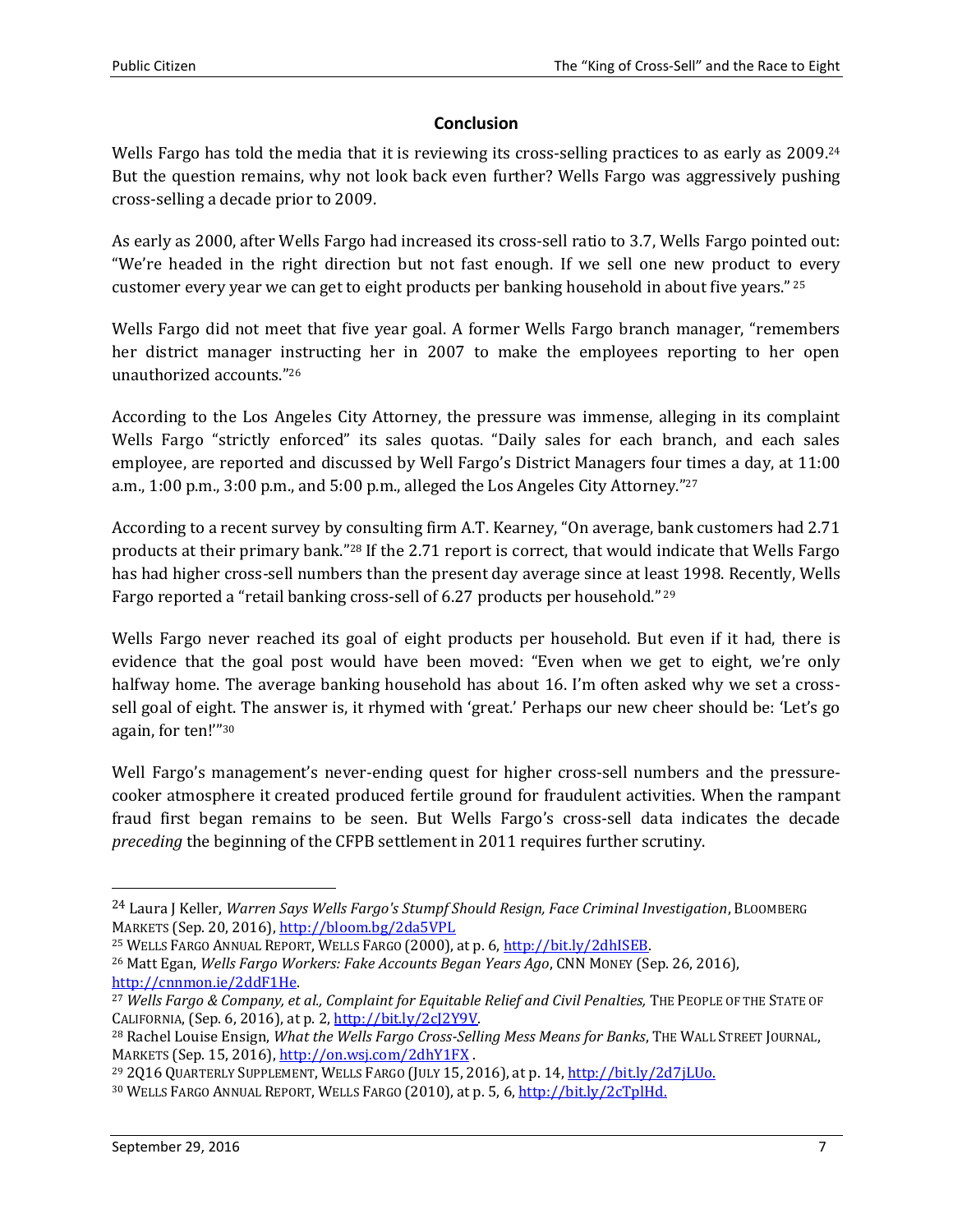#### **Appendix**

#### **Wells Fargo Annual Report Quotes on Cross-Selling 1998 through Q2 2016**

*"We expect the new Wells Fargo will generate higher earnings per share growth than either company would have produced on its own. This includes the benefits of the merger-related cost savings, increased cross-selling opportunities and a stream of more diverse earnings in fast growing states."* **– 1998 Wells Fargo Annual Report**<sup>31</sup>

**\*\*\***

*"Our average banking household has 3.4 products with us. We want to get to eight."*

2. GOING FOR GR-EIGHT-**PRODUCT PACKAGES Our average** banking household has 3.4 products with us. We want to get to eight. To do that, we must offer customers a package of products all at once, not one at a time. In Lewiston, Montana, our first test site, our bankers sold an average of 2.39 products to new customers last year, up 62 percent from a year earlier.

#### **– 1999 Wells Fargo Annual Report**<sup>32</sup>

**\*\*\***

*"When Norwest and Wells Fargo merged in November 1998 our combined cross-sell was about 3.3 products per retail banking household. At year-end 2000, it was about 3.7. To get to our goal of eight we need to double that. We're headed in the right direction but not fast enough. If we sell one new product to every customer every year we can get to eight products per banking household in about five years."*

**– 2000 Wells Fargo Annual Report**<sup>33</sup>

**\*\*\***

l

<sup>31</sup> WELLS FARGO ANNUAL REPORT, WELLS FARGO (1998), at p.9[, http://bit.ly/2d1owyg.](http://bit.ly/2d1owyg)

<sup>32</sup> WELLS FARGO ANNUAL REPORT, WELLS FARGO (1999), at p.7, http://bit.ly/2ddwP90.

<sup>33</sup> WELLS FARGO ANNUAL REPORT, WELLS FARGO (2000), at p. 6, [http://bit.ly/2dhISEB.](http://bit.ly/2dhISEB)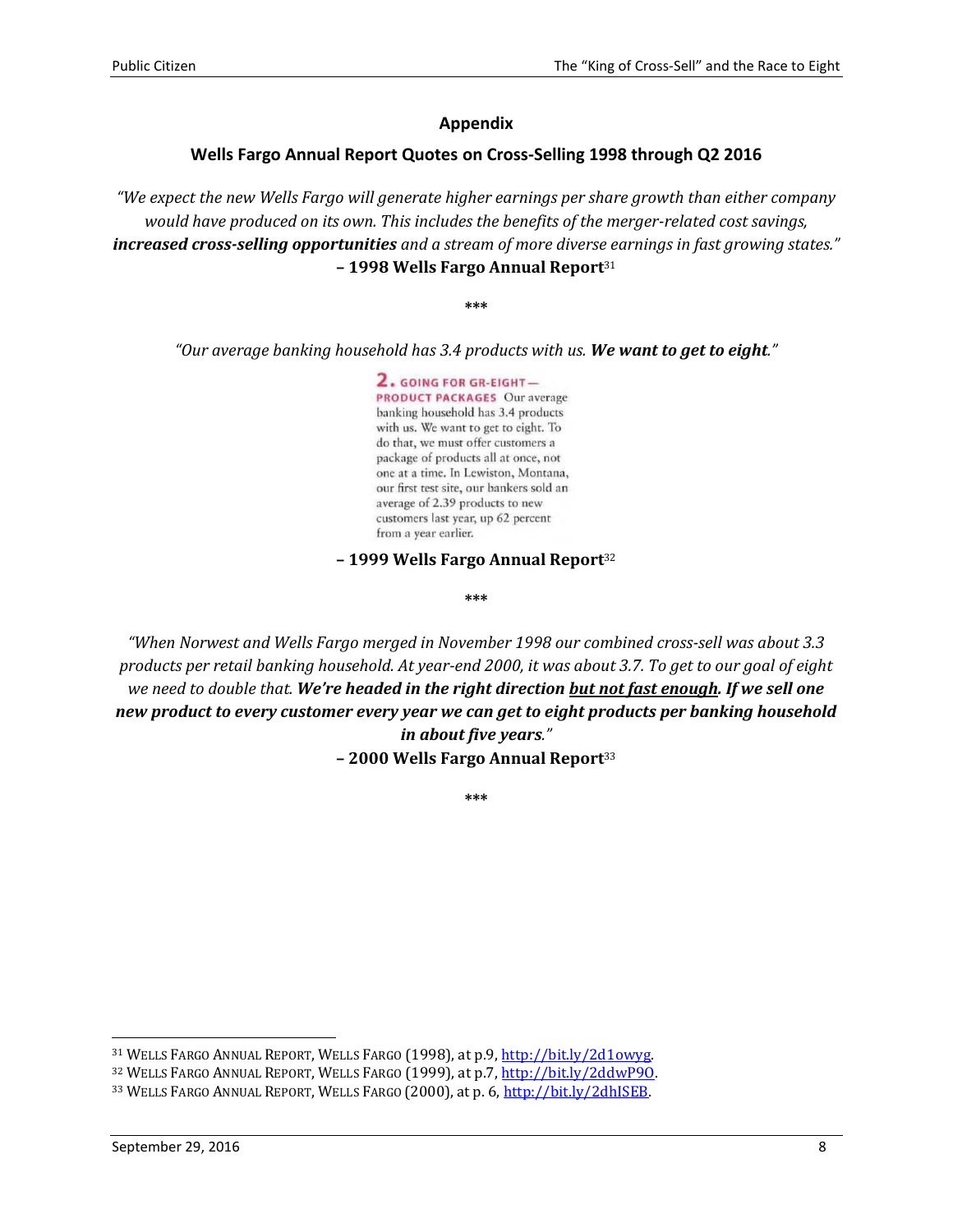*"We now sell an average of 3.8 products to every banking household compared with 3.3 when Norwest and Wells Fargo merged in late 1998. We can and must do better. We estimate the average U.S. household has 15 financial services products! ….. To save our customers time and money and earn more of their business, we introduced packages of related products and services called Wells Fargo Packssm in the second quarter of 2001."* **– 2001 Wells Fargo Annual Report**<sup>34</sup>

*"The average financial service provider has about two products per customer. Four years ago, at the time of the Norwest-Wells Fargo merger, we had about three products per customer. Today, we average more than four. About a third of our banking customers have five products with is. Our goal is eight – a total that 12 percent of our banking households already have with us."*

**\*\*\***

|                                                                  | <b>Earning more of our customers' business</b> Financial products per customer |                                                                    |                           |  |
|------------------------------------------------------------------|--------------------------------------------------------------------------------|--------------------------------------------------------------------|---------------------------|--|
| 3.2 Norwest-Wells Fargo merger (average banking households) 1998 |                                                                                |                                                                    |                           |  |
|                                                                  | Wells Fargo average<br>banking household 2002                                  | 8 Our goal                                                         | Average U.S. household 15 |  |
| 2 Where most of our<br>competitors are                           | 5 One third of our banking households 2002                                     | 4.9 Wells Fargo average commercial/corporate banking customer 2002 |                           |  |

#### **– 2002 Wells Fargo Annual Report**<sup>35</sup>

#### **\*\*\***

*"Our cross-sell strategy and diversified business model facilitates growth in strong and weak economic cycles, as we can grow by expanding the number of products our current customers have with us. We estimate that each of our current customers has an average of over four of our products. Our goal is eight products per customer, which is currently half of the estimated potential demand."*



**\*\*\***

l

<sup>34</sup> WELLS FARGO ANNUAL REPORT, WELLS FARGO (2001), at p. 20, [http://bit.ly/2d1oIgL.](http://bit.ly/2d1oIgL)

<sup>35</sup> WELLS FARGO ANNUAL REPORT, WELLS FARGO (2002), at p. 16, 19[, http://bit.ly/2cTni63.](http://bit.ly/2cTni63)

<sup>36</sup> WELLS FARGO ANNUAL REPORT, WELLS FARGO (2003), at p. 15, 16 and 34, [http://bit.ly/2dxaBid.](http://bit.ly/2dxaBid)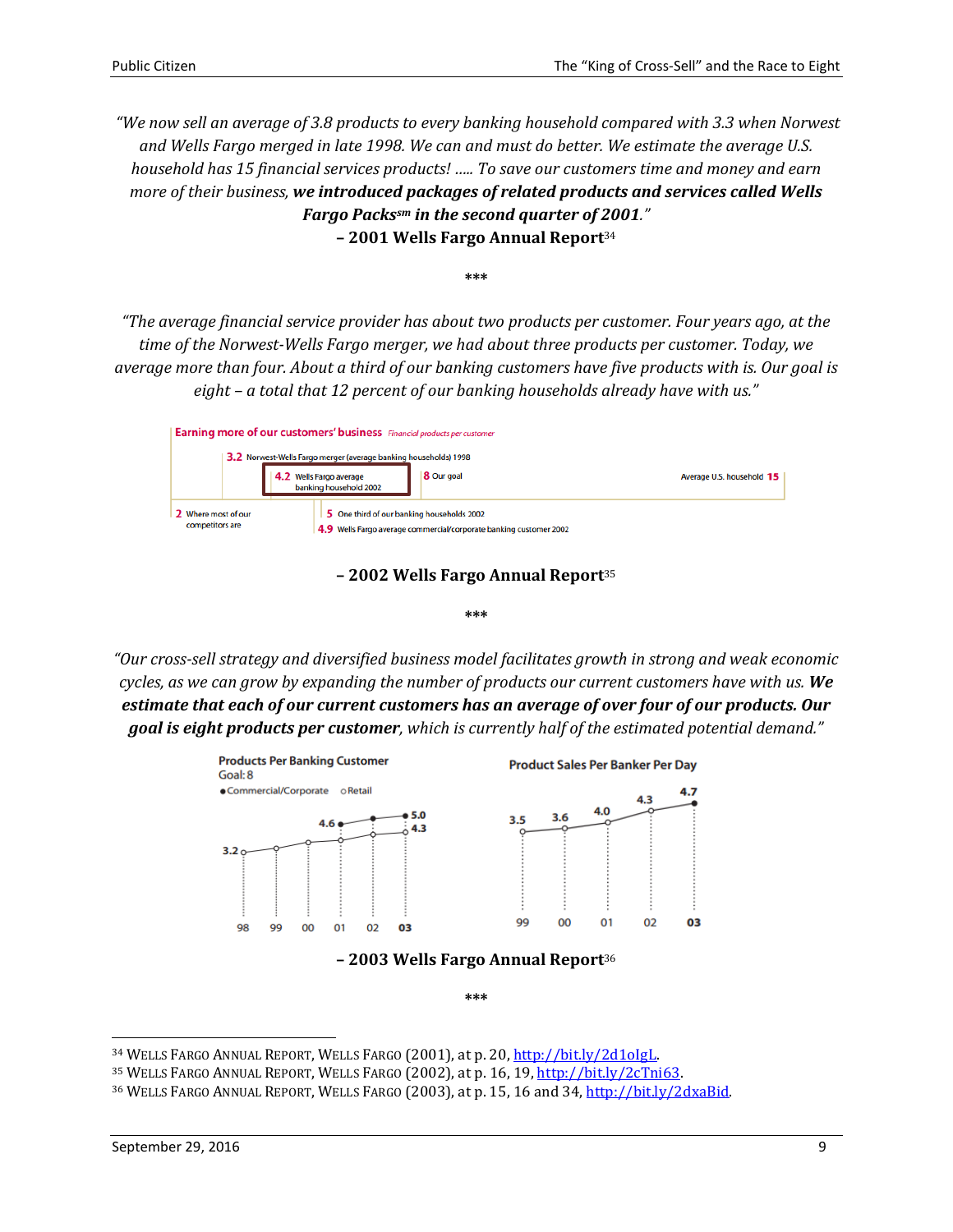### *"We estimate that our average banking household now has 4.6 products with us, which we believe is among the highest, if not the highest, in our industry. Our goal is eight products per customer, which is currently half of our estimate of potential demand."*



**– 2004 Wells Fargo Annual Report**<sup>37</sup>

**\*\*\***

*"For the seventh consecutive year, our cross-sell reached record highs—4.8 products per retail banking household…"* **– 2005 Wells Fargo Annual Report**<sup>38</sup>

**\*\*\***

*"For the eighth consecutive year, our cross-sell reached record highs—5.2 products per retail banking household (up from 3.2 in 1998)"* **– 2006 Wells Fargo Annual Report**<sup>39</sup>

**\*\*\***

*"Our cross-sell set records for the ninth consecutive year—our average retail banking household now has 5.5 products, almost one in five have more than eight…"* **– 2007 Wells Fargo Annual Report**<sup>40</sup>

**\*\*\***

<sup>37</sup> WELLS FARGO ANNUAL REPORT, WELLS FARGO (2004), at p. 18[, http://bit.ly/2dpvw6C.](http://bit.ly/2dpvw6C)

<sup>38</sup> WELLS FARGO ANNUAL REPORT, WELLS FARGO (2005), at p. 5[, http://bit.ly/2d7ysp3.](http://bit.ly/2d7ysp3)

<sup>39</sup> WELLS FARGO ANNUAL REPORT, WELLS FARGO (2006), at p. 3[, http://bit.ly/2d7zMIp.](http://bit.ly/2d7zMIp)

<sup>40</sup> WELLS FARGO ANNUAL REPORT, WELLS FARGO (2007), at p. 34[, http://bit.ly/2cANc2i.](http://bit.ly/2cANc2i)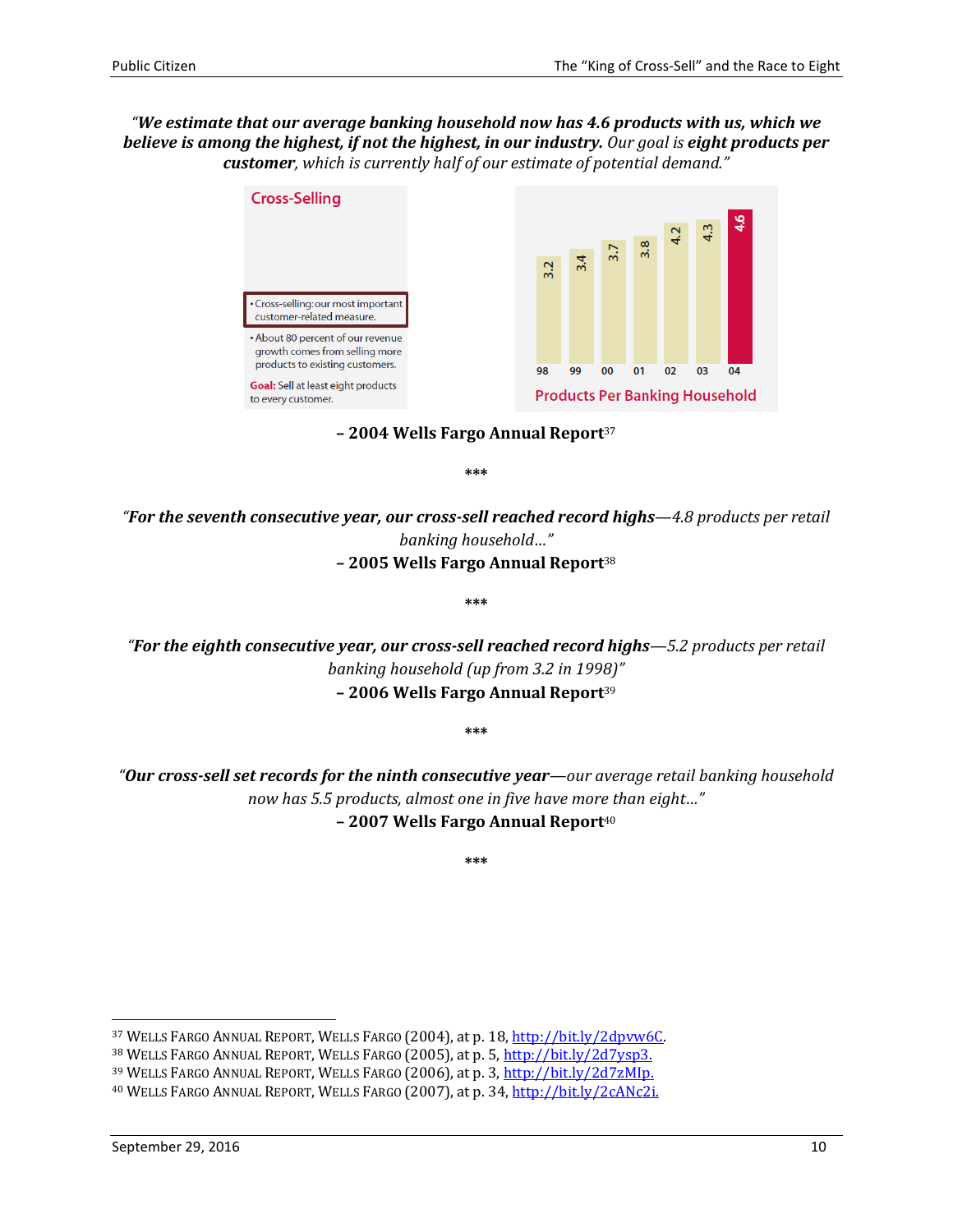*"Our cross-sell set records for the 10th consecutive year—our average retail banking household now has 5.73 products, one of every four has eight or more products, 6.4 products for Wholesale Banking customers, and our average middle-market commercial banking customer has almost eight products. Business banking cross-sell reached 3.61 products."* **– 2008 Wells Fargo Annual Report**<sup>41</sup>

**\*\*\***

*"Our cross-sell at legacy Wells Fargo set records for the 11th consecutive year with a record of 5.95 Wells Fargo products for retail banking households. Our goal is eight products per customer, which is approximately half of our estimate of potential demand. One of every four of our legacy Wells Fargo retail banking households has eight or more products and our average middle-market commercial banking customer has almost eight products. Wachovia retail bank households had an average of 4.65 Wachovia products. We believe there is potentially significant opportunity for growth as we increase the Wachovia retail bank household cross-sell"*

**– 2009 Wells Fargo Annual Report**<sup>42</sup>

**\*\*\***

*"If anyone tells you it's easy to earn more business from current customers in financial services, don't believe them. We should know. We've been at it almost a quarter century. We've been called, true or not, the "king of cross-sell."*

*"Even when we get to eight, we're only halfway home. The average banking household has about 16. I'm often asked why we set a cross-sell goal of eight. The answer is, it rhymed with "great." Perhaps our new cheer should be: "Let's go again, for ten!"* **– 2010 Wells Fargo Annual Report**<sup>43</sup>

**\*\*\***

*"Our average retail bank household cross-sell reached a record 5.92 products in 2011, up from 5.70 in the fourth quarter of 2010. In our Western markets it was a record 6.29, in the East 5.43, and our top region had 7.38. The opportunities, therefore, are immense. Even if we get to eight products per retail bank household, we still have room to grow. We believe the average American household has between 14 and 16 financial services products."*

**– 2011 Wells Fargo Annual Report**<sup>44</sup>

**\*\*\***

<sup>41</sup> WELLS FARGO ANNUAL REPORT, WELLS FARGO (2008), at p. 34[, http://bit.ly/2dAwhwI.](http://bit.ly/2dAwhwI)

<sup>42</sup> WELLS FARGO ANNUAL REPORT, WELLS FARGO (2009), at p. 34[, http://bit.ly/2dxemEC.](http://bit.ly/2dxemEC)

<sup>43</sup> WELLS FARGO ANNUAL REPORT, WELLS FARGO (2010), at p. 5, 6, [http://bit.ly/2cTplHd.](http://bit.ly/2cTplHd)

<sup>44</sup> WELLS FARGO ANNUAL REPORT, WELLS FARGO (2011), at p. 6[, http://bit.ly/2czwfAn.](http://bit.ly/2czwfAn)